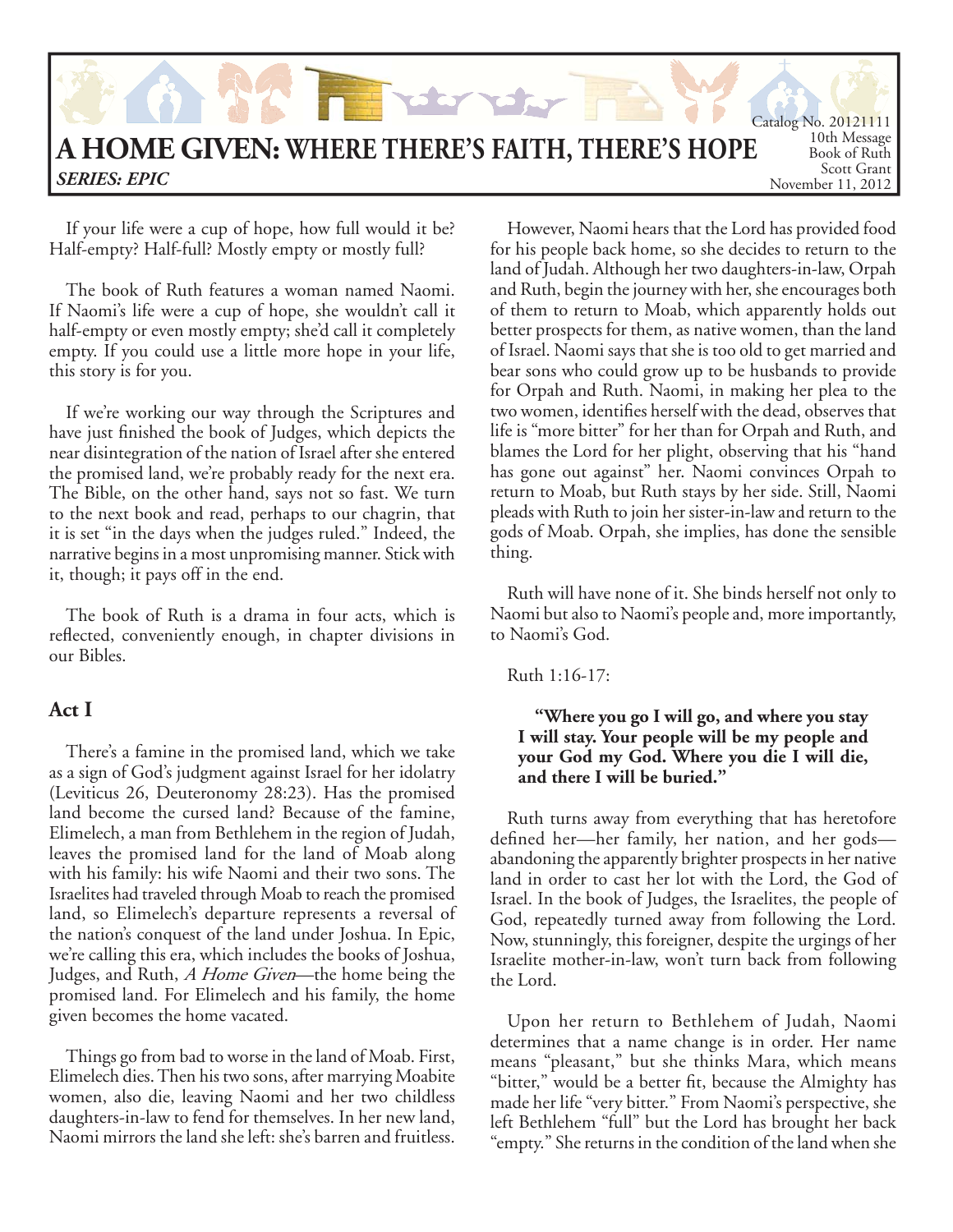left it. That land, however, has recovered; it has become fruitful again. But Naomi hasn't recovered. She remains barren and fruitless. All she has is a foreign widow who has no standing in Israel. Again, she blames her plight on the Lord, who in her view has afflicted her.

Many people can identify with Naomi. You hope for a great experience at school but it's been anything but great. You hope for a fulfilling career, but it hasn't turned out that way. You hope for some sort of relationship that would meet your needs, but you're still waiting—or you got the relationship you wanted, only to find that it created more needs than it met. You hope for the strength to make your way in life, but your health fails you. You hope your children will turn out well, but they take a wrong turn. You hope for the resources to make a living, but your finances fail you. For many people, like Naomi, it's not just one loss; it's one loss after another after another. Things not only don't get better, they go from bad to worse. You didn't count on all these losses. And if you're a believer in the God of Israel, like Naomi, it's easy to become bitter. Hasn't he made things harder, not easier? It's easy to blame God, or to lose faith in him altogether. You go out full; you come back empty.

As a young man, I left the Bay Area for the far reaches of the state to work as a reporter for a newspaper in Redding. I went out full—full of hope—but a broken relationship sent me into a tailspin. I found it difficult to function. I quit my new job after only six months and returned to the Bay Area a broken man. I went out full, but I came back empty.

Even if we can't identify with Naomi, we can probably sympathize with her and for those who have suffered the way she suffered. Nevertheless, at this point in the story, we might ponder Naomi's perspective. Has the Lord's hand really gone out against her? Has the Almighty really made her life bitter to the point that a name change, from Pleasant to Bitter, is called for? Has she really returned to Bethlehem empty? She feels empty, and she must give attention to how she feels, of course, just like the psalmists, who reach out for God not by denying what they feel but by expressing their authentic feelings. True, all Naomi returns with is a foreign woman, but consider the woman. True, Ruth has no standing in Israel, but she has faith in the God of Israel and she binds herself to Naomi.

# **Act II**

How will these two widows get by? Ruth proposes that she visit the fields to gather leftover grain, which, according to Israel's law, was supposed to be left by landowners to provide for orphans, widows, and strangers (Leviticus

 $19:9-10$ ,  $23:22$ ). She chances upon a field owned by Boaz, a wealthy man who was related to Elimelech, Naomi's deceased husband. Boaz, speaking to Ruth, grants her special privileges because he has heard her story.

### Ruth 2:11-12:

**"I've been told all about what you have done for your mother-in-law since the death of your husband—how you left your father and mother and your homeland and came to live with a people you did not know before. May the LORD repay you for what you have done. May you be richly rewarded by the LORD, the God of Israel, under whose wings you have come to take refuge."**

Boaz's words to Ruth, a foreigner, are high praise indeed, for he echoes words the Lord spoke to Abraham, the patriarch of Israel: "Leave your country, your people and your father's household and go to the land I will show you" (Genesis 12:1). Could something be happening with Ruth similar to what happened to Abraham, who was blessed by the Lord so that he, and the nation that proceeded from him, could bless the world?

Literally, Boaz tells Ruth, "May your wages be full." Naomi deemed herself empty, but now Ruth, her daughter-in-law, has the prospect of some kind of fullness. Ruth eats with Boaz and his reapers, and she eats until she's full. Because of Boaz's kindness, Ruth is able to gather an abundance of grain, which she brings to Naomi, who also eats until she's full.

When Naomi discovers that the landowner is related to Elimelech, she is especially heartened. As a socalled "kinsman-redeemer," Boaz would have certain responsibilities to care for the widow of a relative (Leviticus 25:25-28). Speaking to Ruth about Boaz, Naomi, after blaming the Lord for her problems, invokes his name in a praiseworthy manner: "The LORD bless him! He has not stopped showing his kindness to the living and the dead." It's unclear whose kindness she's referring to: the Lord's or Boaz's. In any event, it appears as if both the Lord and Boaz are showing kindness to Ruth, Naomi, and Elimelech. Naomi urges Ruth to stay close by Boaz's servants and to continue gathering grain from his field.

When things go from bad to worse, what do you need? You need faith. Where there's faith, there's hope. You need faith, which inspires hope. But it's hard to believe, isn't it? Perhaps when things go from bad to worse, God will send you someone like Ruth, someone who believes, or someone like Boaz, who reminds you that God rewards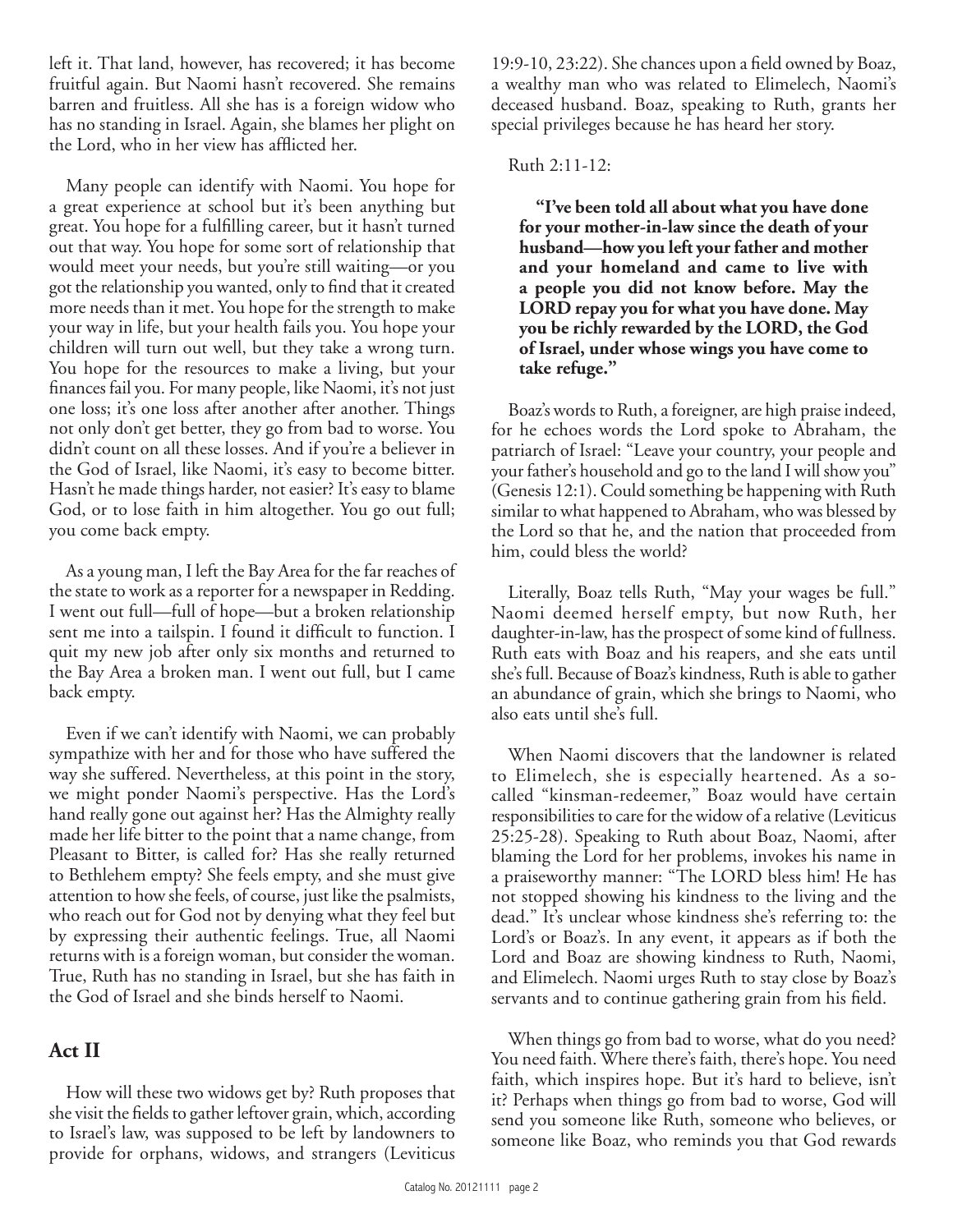those who believe in him (Hebrews 11:6). Or maybe simply reading about Ruth and Boaz gives you hope. Perhaps, then, though you still feel empty, you might hope for some sort of fullness, and maybe, like Naomi, you can even find it in yourself to praise the Lord, however faintly.

## **Act III**

Naomi has big plans for Ruth and Boaz. She hopes that Boaz will assume the role of a direct brother of Elimelech and marry Ruth. The law of Israel called for a man to marry the wife of his deceased brother and, if possible, produce a child so that the brother's name might continue in Israel (Deuteronomy 25:5-10). Naomi advises Ruth to lie down next to Boaz. If Ruth follows Naomi's advice, she'll be symbolically suggesting to Boaz that he fulfill the role of a direct brother and marry her (Ezekiel 16:9-12). Ruth consents and goes to the threshing floor, where Boaz will bed down after beating out grain. Naomi trusts the Lord to work in Boaz, telling Ruth, "He will tell you what to do."

Boaz, quite naturally, is startled to find a woman lying next to him in the middle of the night and asks what's up. Earlier, Boaz praised Ruth for seeking refuge under the wings of the Lord; now Ruth, echoing those words, answers, "Spread the corner of your garment over me, since you are a kinsman-redeemer." Boaz, though praising Ruth for not chasing after younger men, turns her down. Yes, he understands himself to be a potential kinsman-redeemer, and yes, he's willing to fulfill the role of a direct brother of Elimelech. However, he knows of a closer relative, and he must give him right of first refusal.

Boaz sends Ruth home with more grain, noting, "Don't go back to your mother-in-law empty-handed." Naomi, the empty one, gets filled again.

Something is stirring in Naomi, and perhaps something is stirring in you as well. You might call it faith. Perhaps you've been blessed by the faith of someone else, and perhaps you've been able to feed off that person's faith to some degree. Perhaps it could be said that you're growing in faith. Maybe, like Naomi, you're ready to take some sort of action.

### **Act IV**

Boaz seeks out the closer relative and lays everything out for him. Rather, he lays everything out in a strategic order. There's this piece of land that belonged to Elimelech, and now Naomi has to sell it, because two widows can't work the land. In such a case, the nearest kinsman has the responsibility to buy the land and keep it in the family

(Leviticus 25:23-28). The closer relative tells Boaz it's a deal. Boaz says not quite. The land comes with a woman, Ruth, a foreigner who, from the relative's perspective, brings nothing to the party. Hold on a minute, says the relative. If he marries Ruth and they have children, he'll jeopardize his own children's inheritance. He tells Boaz no thanks; you take her. The closer relative acts in his own interest.

The path is now clear for Boaz to acquire the land and marry Ruth in order to ensure the social immortality of Ruth's deceased husband. Boaz, contrary to the closer relative, acts in the interest of another: the deceased husband, not to mention Ruth and Naomi.

The people of Bethlehem who witnessed the transaction tell Boaz, "May the LORD make the woman who is coming into your home like Rachel and Leah, who together built up the house of Israel." Rachel and Leah, the wives of Jacob, built the nation of Israel: the twelve tribes of Israel came from their sons. Now, stunningly, the people of Bethlehem hope that this foreign woman will rebuild the nation through the offspring born to her. First, Boaz hints that Ruth is like Abraham, with whom the nation began; now the people of Bethlehem hope that she will rebuild the nation. Indeed, something seems to be happening to this woman similar to what happened to Abraham.

Boaz marries Ruth, the Lord enables her to conceive, and she gives birth to a son. When Naomi returned to Bethlehem, she told the women, "I went away full, but the LORD has brought me back empty." Now the women take note of what the Lord has done for Naomi since then. She now has a grandson who will provide for her in her old age. True, she lost two sons, but she has Ruth, her daughter-in-law, who is "better to you than seven sons"—seven being the number of completeness.

Naomi takes the child into her arms, lays him in her lap and cares for him, becoming something of a foster mother. Remember, Naomi, when trying to dissuade Ruth from returning to the promised land with her, disdainfully dismissed the possibility that she would bear a son at her advanced age. Now, the women observe, "Naomi has a son."

If Naomi came back empty, she's full now, in a way beyond anything she could have imagined. But wait, there's more.

## **Epilogue**

With the birth of a son to Ruth, Naomi's redemption,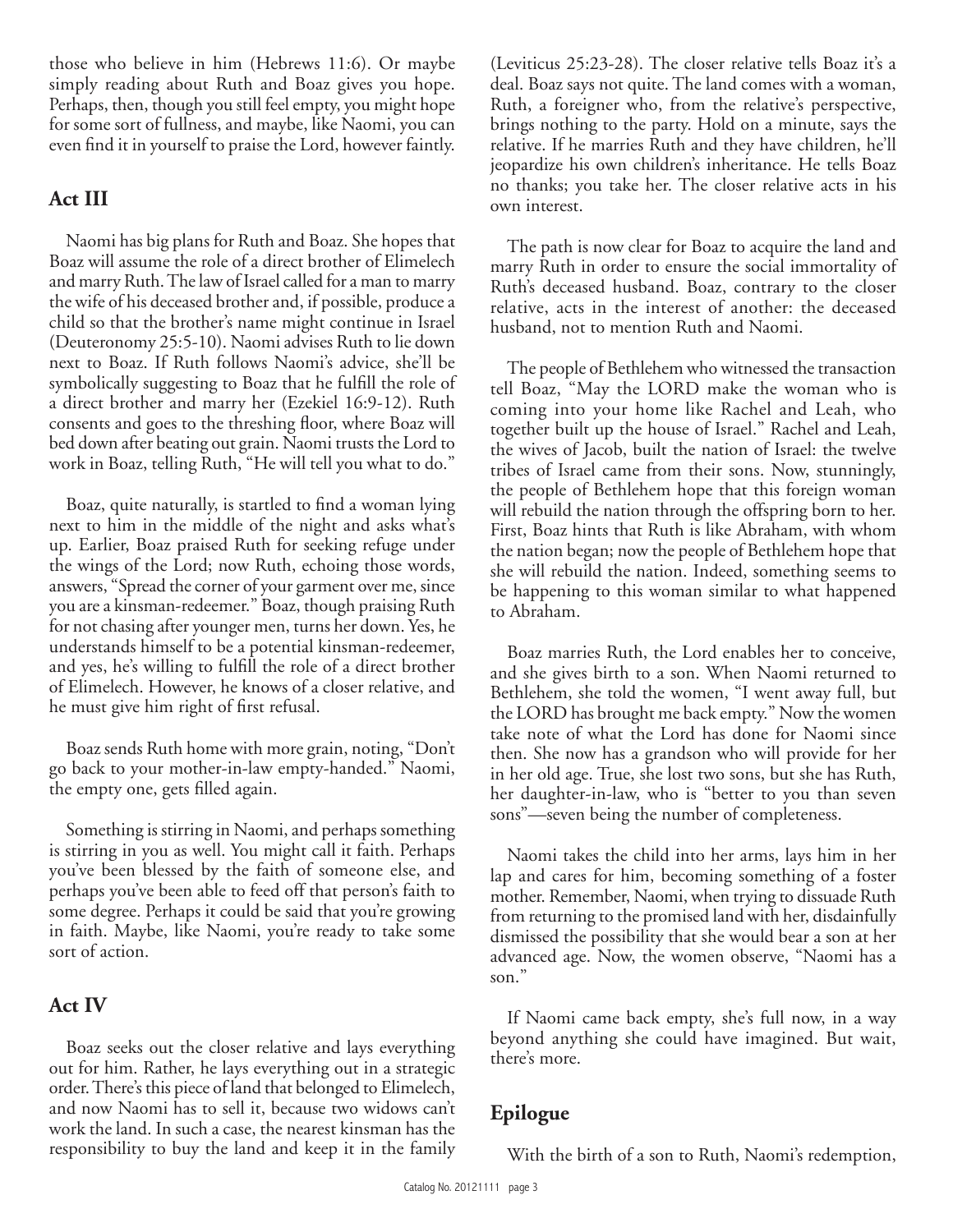her journey from emptiness to fullness, is complete. But the story of the book of Ruth is not complete—not by a long shot. What of the story of Israel? True, Naomi was in need of restoration, but Israel as a whole was also in need of restoration during the days when the Judges ruled.

The son who was born to Ruth: what was his name? Obed. Oh, Obed, who became the father of Jesse, who became the father of … David, the king of Israel. In the time of Naomi, Ruth, and Boaz, during the days when the judges ruled, "There was no king in Israel. Everyone did as they saw fit" (Judges  $17:6$ ,  $21:25$ ). For the story of Israel to advance so that she could fulfill her story and bless the world, she needed not tribal leaders such as the judges but a king who ruled over all the tribes. In the days of the judges, during one of Israel's darkest hours, all was not lost, it turns out, because of three unlikely people, Naomi, Ruth, and Boaz, but also, and mostly, because of the Lord, who drew up three unlikely people into the eternal drama of redemption and gave Israel what she needed, not only for her sake but also for the sake of the world: a king after his own heart.

The book of Ruth concludes with the ancestry of David, spanning ten generations. Boaz and David occupy the key spots: number seven and number ten, respectively, just like Enoch and Noah in the genealogy of Genesis 5.

There the book of Ruth ends. But wait, there's more not in the book of Ruth but what comes of the book of Ruth. The book of Ruth ends with a genealogy. The first book of the New Testament begins with a genealogy:

"Abraham was the father of Isaac, Isaac the father of Jacob, Jacob the father of Judah and his brothers, Judah the father of Perez and Zerah, whose mother was Tamar, Perez the father of Hezron, Hezron the father of Ram, Ram the father of Amminadab, Amminadab the father of Nahshon, Nahshon the father of Salmon, Salmon the father of Boaz, whose mother was Rahab, Boaz the father of Obed, whose mother was Ruth, Obed the father of Jesse, and Jesse the father of King David" (Matthew 1:2-6).

Notice the names in the book of Matthew that also appear in the book of Ruth: Boaz, Ruth, Obed, Jesse … David. And how does the book of Matthew introduce the genealogy? With the first words of the New Testament: "This is the genealogy of Jesus the Messiah the son of David, the son of Abraham." Where was he born? Bethlehem, the city of Naomi.

Now we see: Naomi didn't come back to Bethlehem empty; she came back with Ruth. She came back with a woman of extraordinary faith. And where there's faith, there's hope. Indeed, in the words of Steve Zeisler, when Naomi came back with Ruth, she came back "with the future of the human race," for David and, more importantly, the Son of David came from Ruth. The woman who called herself empty plays a key role in the epic drama of redemption.

## **You have a son**

How full is your cup of hope? Consider this:

The women of Bethlehem observed, "Naomi has a son." Naomi had a son who became the grandfather of David, the king. Where there's faith, there's hope. If you have faith, you too have a son: the Son of David. If you believe in the Lord Jesus Christ, you have the Son of God, and he is your kinsman-redeemer: he rescues you from eternal peril and provides for you not only in your old age but into all the ages. You have hope. If you have Christ, you're not empty; Christ dwells in you by the Holy Spirit, and the Holy Spirit gives you a foretaste of the coming new creation (Romans 8:10, 8:23; Colossians 1:27). If you have faith in the Son, there's reason to hope, for God rewards those who believe in him.

Of all the elegant words that have poured from the pen of Frederick Buechner, one of our greatest writers, these are his personal favorites, the words he wants on his tombstone:

*What's lost is nothing to what's found, and all the death that ever was, set next to life, would scarcely fill a cup.* 

I think Naomi would agree.

When I returned from Redding to the Bay Area a broken man, I thought I came back empty. However, in the far reaches of the state, I had begun crying out to the Lord, and something was happening in me. I was discovering something, or rediscovering something, or discovering something in a new way. Yes, I was discovering the Lord in a new way. Yes, I felt as if I had come back empty, and, like Naomi, I lamented, but in reality I came back with more faith: more trust in the Lord, less trust in myself. True, I was depressed, but where there's faith, there's hope. In all, it took me about a year to recover from my excursion to the North State, but when I did, I was in better shape spiritually than when I went out full—full of myself. I came back with the Son. Here's the epilogue: now, some thirty years later, I find myself drawn up into the eternal drama of redemption. Here's the epilogue to the epilogue: